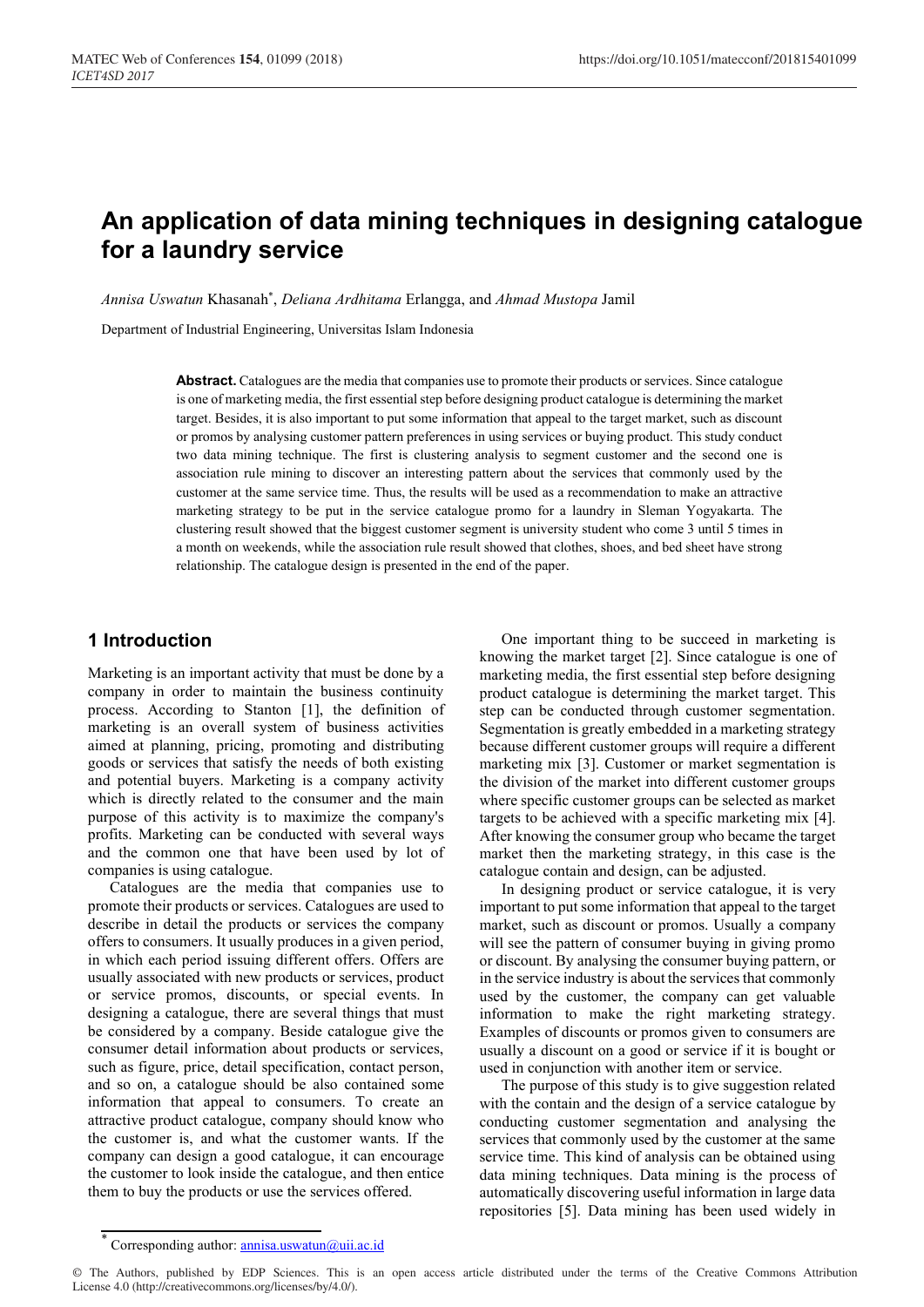many different scopes of study and one of them is in marketing. Data mining has several popular techniques such as clustering analysis and association rule mining. There are many methods that can be used in clustering analysis, one of the most popular method is K-means algorithm. In this study clustering analysis, using Kmeans algorithm, is used to conduct the customer segmentation, and association rule is used to discover an interesting pattern about the services that commonly used by the customer at the same service time, then those results will be used as a recommendation to make an attractive marketing strategy to be put in the catalogue. This study was conducted in a laundry in Sleman, Yogyakarta. The rest of this paper is organized as follows, Section 2 present the literature review, Section 3 presents the research method related to this study, Section 4 shows the results and discussion. The concluding is finally made in Section 5

#### **2.1 Clustering Analysis using K-means Algorithm**

Clustering analysis is the process of identifying natural groupings or clusters within multidimensional data, based on some similarities, like Euclidean distance [6]. Its main purpose is to group samples with the same statistical characteristics together into same cluster in order to achieve higher similarities within same cluster, also there are more significant differences between different clusters [7]. There are many methods that usually used to deal with clustering problems, however K-means is the most widely used clustering method even though it was proposed over 50 years ago [8].

K-means was firstly proposed by MacQueen in 1967 [9,10]. K-means algorithm is also well known for its efficiency in clustering large data set [11]. K-means algorithm is easy to be implemented and computationally efficient [5,10,12]. The K-means algorithm starts with K cluster centroids, which are initially randomly selected or derived from some a priori information. Each point in data set is then assigned to the closest centroid, and each collection of points assigned to a centroid is a cluster. The centroid of each cluster is then updated based on the point assigned to each cluster. This process is repeated until no point change clusters, or equivalently, until the centroids remain the same [5].

Some scholars have already used K-means algorithm to conduct customer segmentation [13-15]. Hosseini et al. [13] used K-means to classify customer product loyalty under business to business concept in a company in Iran. It used K-means algorithm with K-optimum according to Davies–Bouldin Index. The results show that with this method the company was able to assess customer loyalty with a better marketing strategy compared to most other companies in Iran. Hong & Kim [14] integrated selforganizing map and K-means algorithm to segment customer based on customer's psychographic data for an online store to offer customized marketing. Wei et al. [15] also combined K-means algorithm and self-organizing map (SOM) to segment customer and develop marketing strategy in a hair salon in Taiwan. The results indicated

four customer types including loyal customers, potential customers, new customers and lost customers. The marketing strategy for each customer types was also developed

#### **2.2 Association Rule Mining**

Association rule mining can be illustrated as follows, suppose that the set  $I=(i1,i2,\ldots,ik)$  is the total number of items. The item set X and Y are part of the total set I. If Y happen in one transaction when X happens, as association rule can be expressed as [16]. In market basket analysis, association rule can be can be express as "A customer who buys product X1 and X2 will also buy product Y with probability c%" are found [17]. For example, in a restaurant egg and coffee may be ordered together primarily between 7 am and 11 am, and maybe turkey and pumpkins are sold at the same time in the week before Thanksgiving [18]. In service industry, association rule mining can be express as a customer who use a certain service will also use another service at the same service time.

The strength of an association rule can be measured in terms of its support and confidence. Tan et al. [5] explain that support determines how often a rule is applicable to a given data set. A low support rule is uninteresting from a business perspective and sometimes it will be eliminated. While, confidence determines how frequently items in Y appear in transaction that contain X, the higher the confidence the more likely it is for Y to present in transaction that contain X. The formal definitions of these metrics are

$$
Support, s(X \Rightarrow Y) = \frac{\sigma(X \cup Y)}{N}
$$
 (1)

$$
Confidence, c(X \Rightarrow Y) = \frac{\sigma(X \cup Y)}{\sigma(X)}
$$
 (2)

Some scholars have applied association rule mining. Abdulsalam et al [19] implement association rule mining which is also known as market basket analysis to reveal sales pattern in a supermarket. This study showed rules of purchasing one product would lead to the purchase of another product. This study concluded that apple and chocolate had strong correlation. This information helps the company to create marketing and advertising strategies that outshine the competitors. Verma et al. [20] apply association rule mining to find out the pattern incidents in a steel plant in India. Czibula et al. [21] used association rule to predict defect of a software system in order to conduct continuous improvement. Kumar, & Toshniwal [22] apply data mining techniques to analyse data related with road accident in India. Cluster analysis was used to cluster the accident data, then association rule mining was used to identify the situation when an accident occurred in each cluster. The results can be used to make some preventions for each different categories, thus it can minimize the number of accidents happened.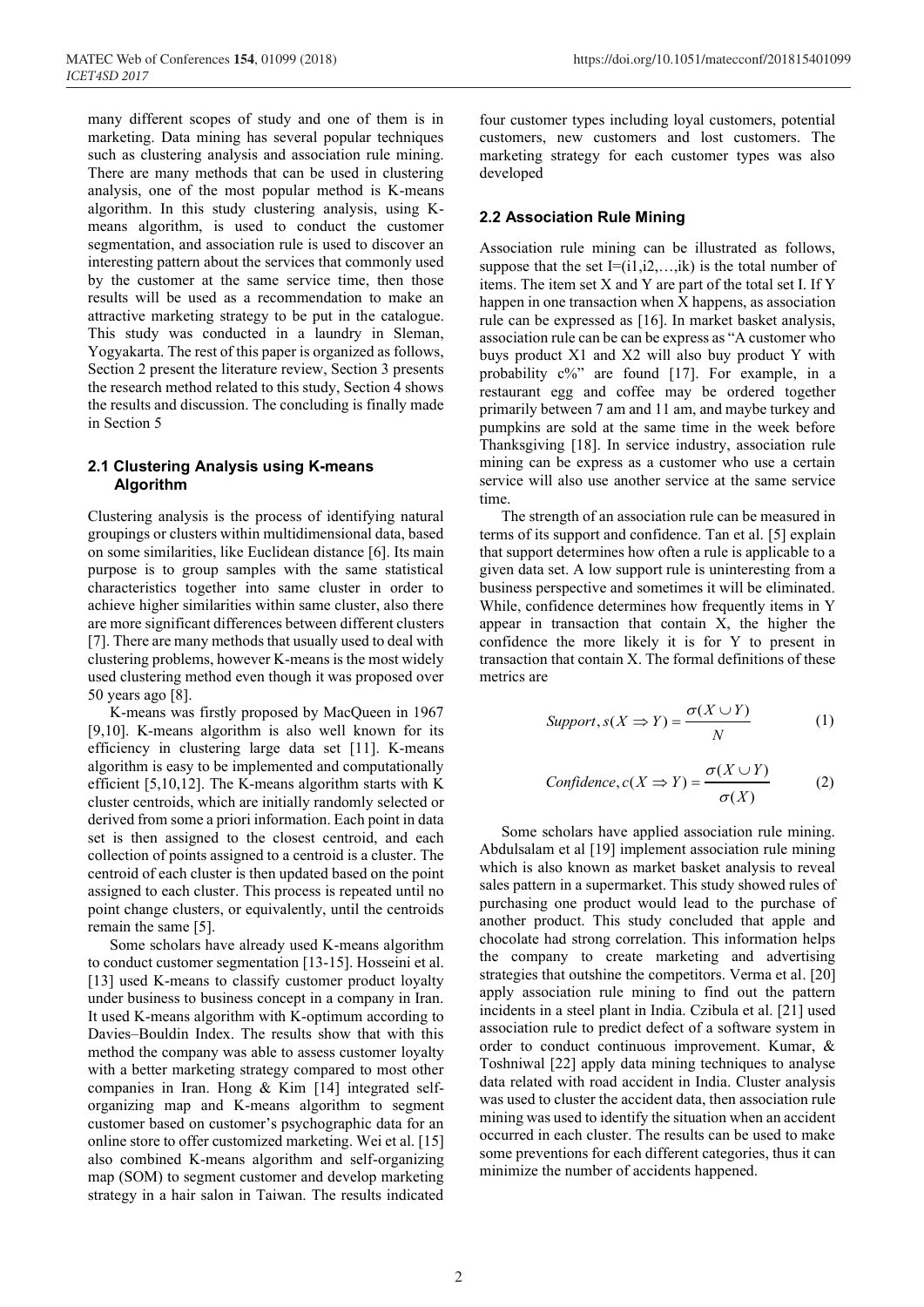## **3 Research Method**

The research was conducted in laundry "A" in Sleman Yogyakarta. The data consist of 100 data from customer of the laundry and collected using questioner. This research consists of three steps, the first step is clustering, the second step is association rule mining, and the third step is designing the content of service catalogue that contain an interesting information based on the result of clustering and association rule analysis. Clustering is used to segment the customer and association rule mining is used to know the several services of the laundry that commonly used by the customer at the same service time. The laundry that become the object of this research offer laundry service such as clothes, bed sheets, blankets, shoes, dolls, bag, curtain, prayer kit, and so on. The result from clustering and association rule than will be used to create suitable business strategy for a certain customer segment. The business strategy than will be put in the service catalogue of the laundry. Software SPSS was used to apply K-means clustering and Rapid Miner was used to apply association rule mining. The research step for this study is represented in Figure 1.



**Fig 1.** Research step

# **4 Result and Discussion**

#### **4.1 Clustering Analysis**

In this step, laundry customer was segmented based on several attributes including occupation, arrival frequency, arrival day, arrival time, and laundry weight. Several number of cluster (K) were implemented and Davies Bouldin Index (DBI) was used to evaluated the performance. Lower DBI index indicates better result. Table 1 shows the DBI value for each K.

Based on those result,  $K=3$  has the smallest value of DBI, it means that the best cluster number for this data is 3. Thus for the next step, the data is divided into 3 clusters. The cluster centroid and the Euclidean distance were calculated by the software. The results showed that cluster

1 consist of 59 cluster members, cluster 2 consist of 38 cluster member, and cluster 3 consist of 3 cluster members. Table 2 gives the detail cluster profile.

**Table 1.** Davies Bouldin Index for K optimum

| Number of cluster (K) | <b>DBI</b> |
|-----------------------|------------|
|                       | 1,126      |
|                       | 1,022      |
|                       | 1,210      |
|                       | 1,338      |

All of the member in cluster 1 are university student and dominated with customer with arrival frequency 3 until 5 times per month, come in weekend (Friday, Saturday, and Sunday), and the weight of the laundry is around 4 until more than 5 kg. Gender is not included as the attribute in this analysis but for additional information cluster 1 is dominated with female. Cluster 2 is also dominated with university student who come in weekdays (mostly on Monday, Wednesday, and Thursday) with weight of the laundry less than 3 kg. For cluster 2 there is no dominated arrival frequency. Half of the customer come 3 until 5 times per month, half of them come once until twice per month. It dominated with male. Meanwhile, cluster 3 is dominated with businessman, and civil servant. There is no dominated arrival frequency, day, and laundry weight for this cluster. In all cluster, there is no significant difference or dominated arrival time (morning, afternoon, evening). Thus, arrival time is not important attribute to be considered in this analysis.

The clustering result shows that the biggest customer segment (more than 50%) is university student who mostly come in weekend, with arrival frequency 3 until 5 times per month and weight of the laundry around 4 until 5 kg. This result is an important pattern than can be a useful information to create the business strategy.

#### **4.2 Association rule mining**

This step was conducted to reveal the customer pattern in using services offered by the laundry. To get the information, the customer was asked related with what kind of services that they used by filling the questioner. The data was transform into binary form, 0 for not using the service and 1 for using the service. Then the binary data was put into Rapid Miner software. Minimum support used was 5% and minimum confidence used was 5%. There were several rules generated, however only 8 rules had lift ratio bigger than one. Lift ratio measure the correlation between item set and it can use to measure the importance of the rule. Greater lift ratio indicates stronger associations, the highest lift which means highest correlation [23,24]. From the 8 rules, there are 2 rules which have high support and confidence value, as follows

| bed sheet, shoes $\Rightarrow$ clothes (s:10%, c:91%) |                    |
|-------------------------------------------------------|--------------------|
| clothes $\Rightarrow$ shoes                           | $(s:10\%, c:90\%)$ |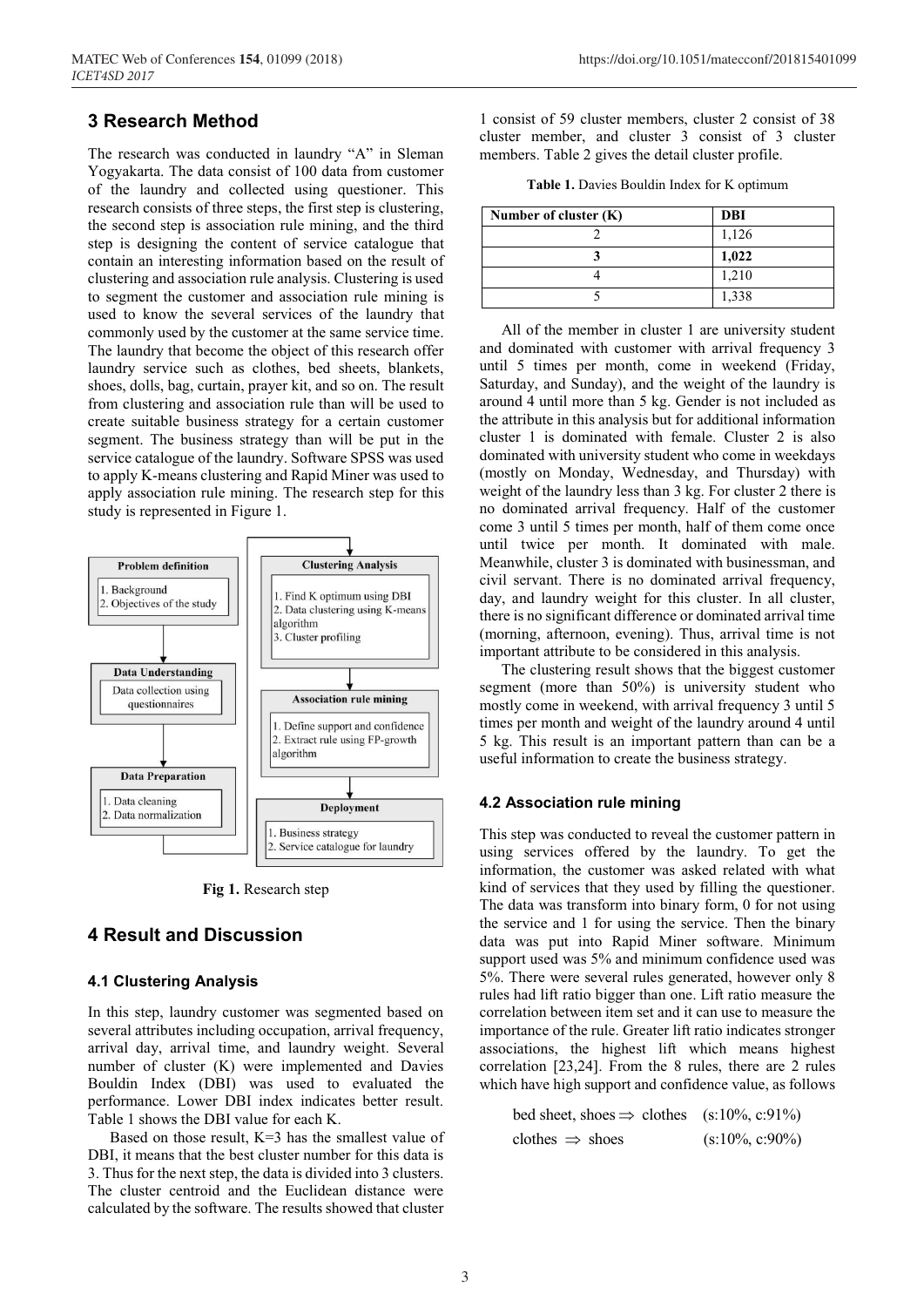| <b>Cluster</b>             | Occupation                          | <b>Arrival frequency</b>              | Arrival day                                          | Arrival time              | Laundry<br>weight          |
|----------------------------|-------------------------------------|---------------------------------------|------------------------------------------------------|---------------------------|----------------------------|
| Cluster 1<br>$(59$ member) | University<br>Students<br>$(100\%)$ | More than 3 times<br>a month<br>(71%) | Weekend: Friday,<br>Saturday, Sunday<br>(83%)        | There is no<br>domination | Minimum 4<br>kg (55%)      |
| Cluster 2<br>(38 member)   | University<br>Students<br>$(100\%)$ | less than 3 times a<br>month<br>(58%) | Weekdays: Monday,<br>Wednesday,<br>Thursday<br>(53%) | There is no<br>domination | 1 kg (32%)<br>2-3 kg (68%) |
| Cluster 3<br>(3 member)    | Businessman<br>and civil servant    | There is no<br>domination             | There is no<br>domination                            | There is no<br>domination |                            |

#### Table 2. Cluster profile

The first rule means 10% of all transaction contain bed sheet, shoes and clothes and 91% of the transaction have the item bed sheet and shoes also contain clothes. While, the second rule means 10% of the transaction contain clothes and shoes, and 90% of the transaction have item clothes also contain shoes. This result shows that the tree items clothes, shoes, and bed sheet have strong relationship.

#### **4.3 Service catalogue design**

This step is conducted to design the content of laundry "A" catalogue service that contain an interesting information based on the result of the clustering and association rule analysis. Catalogue should inform the detail information about the service offered and also some interesting information which can attract the customer to use the service. This study is not designing the whole catalogue service, but only the attractive part of the catalogue that contain promos.

From the previous analysis, it can be known some important information. Not all the information is used on designing the contain of the catalogue, but only the most attractive one. Clustering analysis show that the biggest customer segment (more than 50%) is university student who mostly come on weekends with weight of the laundry 4 until 5 kg for each customer. The attractive information here is the weekend; it means that this laundry will be very busy on the weekend. To create an attractive business strategy and to reduce workload on weekend this laundry can give a discount for student who come on weekdays. By analysing the data, it is known that customer rarely come on Tuesday. So, this laundry can give discount for student who come on Tuesday with minimum laundry weight 4 kg.

From the association rule mining, it is known that clothes, shoes, and bed sheet has strong relationship. To create an attractive business strategy, by combining the clustering result, this laundry can make a packet promo for this three items. For example, free washing shoes for customer who have already came to wash the clothes 5 times in a month with minimum weight of the laundry 15 kg or free washing bed sheet for customer who wash clothes minimum 5 kg and one pair of shoes. The illustration of the catalogue service promo is shown in Figure 2.

# **5 Conclusion**

From the clustering result it can be concluded that the biggest customer segment is university student who mostly come 3 until 5 times in a month on weekends and with weight of the laundry 4 until 5 kg. From the association rule it can be concluded that clothes, shoes, and bed sheet have strong relationship. These important results then used to create service catalogue promo as illustrated in Figure 2. For further research it is better to conduct preliminary study to determine the attributes in order to get a good clustering result. It is better to have more than 100 respondents so the information about customer preferences in using services or products will be better. This kind of analysis can be developed in other service industry or product and can help the owner of a business to create a suitable business strategy for the target market which can beat the competitors.

## **References**

- 1. W. J. Stanton, Prinsip Pemasaran, Erlangga, Jakarta, (2001)
- 2. J. Chance, 8 Keys to a Strong Marketing Strategy, Online access (July 28 2017), URL: https://www.businessknowhow.com/marketing/block s.htm,(2017)
- 3. M. S. Kahreh, M. Tive, A. Babania, M. Hesan, Analyzing the applications of customer lifetime value (CLV) based on benefit segmentation for the banking sector. Procedia-Social and Behavioral Sciences, 109, 590-594, (2014)
- 4. P. Kotler, Marketing Management: Analysis, Planning, and Control, 4th edition, Prentice-Hall, Englewood Cliffs, N.J, 195, (1980)
- 5. P.N. Tan, M. Steinbach, V, Kumar, Introduction to Data Mining, Pearson Education, MA, (2006)
- 6. A.K. Jain, M.N. Murty, P.J. Flynn, Data clustering: a review, ACM Computer Survey, 31 (3), 264-323, (1999)
- 7. J. Han, M. Kamber, Data Mining: Concepts and Techniques, 2nd edition, Morgan Kaufmann, (2006)
- 8. A.K. Jain, Data clustering: 50 years beyond K-means. 19th International Conference in Pattern Recognition (ICPR), 31 (8), 651-666, (2010)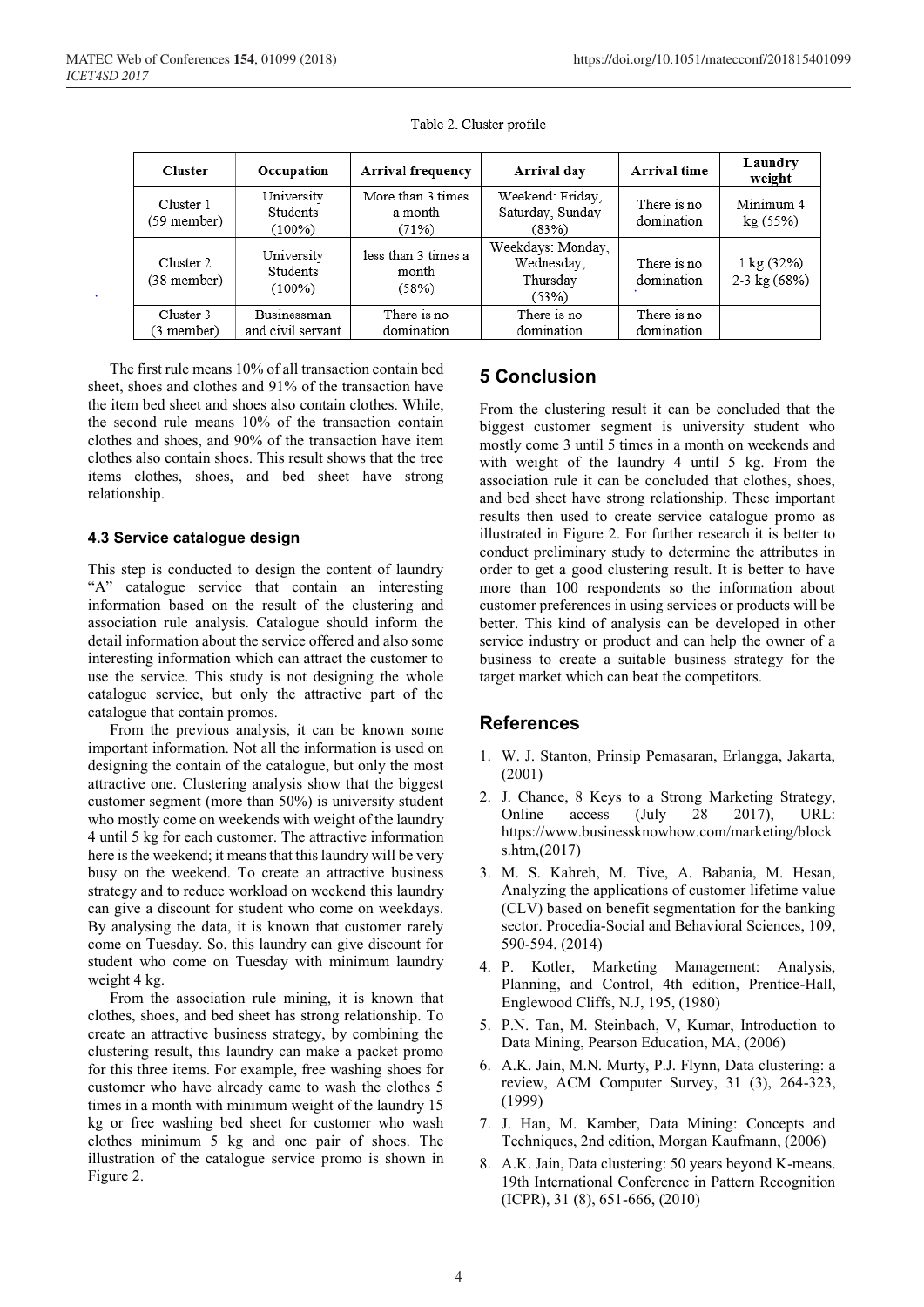

**Fig 2.** Service catalogue promo (Source of the kids holding the tip of the wire:[25])

- 9. Z. Cai, W. Gong, C.X. Ling, H. Zhang, A clusteringbased differential evolution for global optimization, Applied Soft Computing, 11, 1363-1379, (2010)
- 10. W. Kwedlo, A clustering method combining differential evolution with the K-means algorithm, Pattern Recognition Letters, 32, 1613-1621, (2011)
- 11. Z. Huang, Extensions to the k-Means Algorithm for Clustering Large Data Sets with Categorial Values, Data Mining and Knowledge Discovery, 2, 283-304, (1998)
- 12. S. Das, A. Abraham, A. Konar, Automatic Clustering Using an Improved Differential Evolution Algorithm. IEEE Transaction on System, Man, and Cybernetics, 38 (1), (2008)
- 13. S. M. S. Hosseini, A. Maleki, M. R. Gholamian, Cluster analysis using data mining approach to develop CRM methodology to assess the customer loyalty, Expert Systems with Applications, 37(7), 5259-5264, (2010)
- 14. T. Hong, E. Kim, Segmenting customers in online stores based on factors that affect the customer's intention to purchase, Expert Systems with Applications, 39(2), 2127-2131, (2012)
- 15.J. T. Wei, M. C. Lee, H. K. Chen, H. H. Wu, Customer relationship management in the hairdressing industry: An application of data mining techniques Expert Systems with Applications, 40(18), 7513-7518, (2013)
- 16. H. K. Han, H. S. Kim, S. Y. Sohn, Sequential association rules for forecasting failure patterns of aircrafts in Korean airforce. Expert systems with applications, 36(2), 1129-1133, (2009)
- 17.J. Hipp, U. Güntzer, G. Nakhaeizadeh, Algorithms for association rule mining—a general survey and comparison, ACM sigkdd explorations newsletter, 2(1), 58-64, (2000)
- 18. Y. Li, P. Ning, X. S. Wang, S. Jajodia, Discovering calendar-based temporal association rules, Data & Knowledge Engineering, 44(2), 193-218, (2003)
- 19. S. O. Abdulsalam, K. S. Adewole, A. G. Akintola, M. A. Hambali, Data Mining in Market Basket Transaction: An Association Rule Mining Approach. International Journal of Applied Information Systems (IJAIS), 7(10), 15-20, (2014)
- 20. A. Verma, S. D. Khan, J. Maiti, O. B. Krishna, Identifying patterns of safety related incidents in a